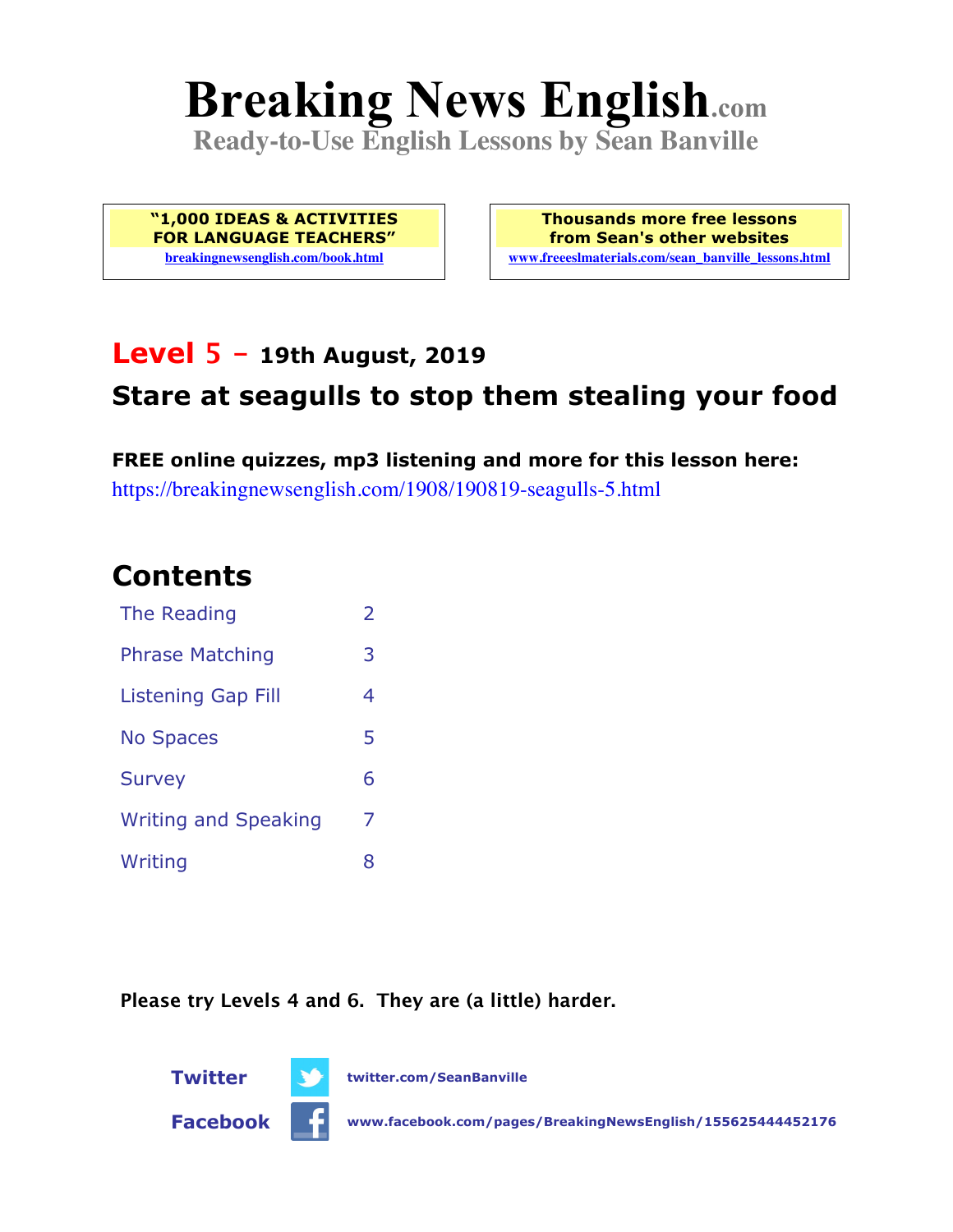# **THE READING**

From https://breakingnewsenglish.com/1908/190819-seagulls-5.html

Researchers have a useful tactic to deter seagulls from stealing your picnic sandwiches or fries - to stare at the birds to prevent any food theft. This valuable tip comes from the University of Exeter in the UK. Researchers tested the effects of staring at the sea birds. They put some fries on the ground and checked how long it took gulls to snatch the fries without a researcher looking at them. They then did the same test, but with a researcher making eye contact. The birds took an extra 21 seconds to approach the food when a researcher stared at them.

The researchers concluded that the human gaze deterred the gulls. Only 26 per cent of the birds tried to take the food with the eye contact. Three-quarters of the birds stood still and looked at the food or flew away. A researcher said: "Gulls seemed to have a bad reputation for food-snatching, but I saw it happen quite rarely. When I did see it...gulls often swooped in from behind and people were completely oblivious. Gulls are often seen as aggressive and willing to take food from humans, so it was interesting to find that most wouldn't even come near during our tests."

Sources: https://www.**cbsnews.com**/news/want-seagulls-to-stop-stealing-your-food-try-staring-at-themscientists-say/ https://www.**eater.com**/2019/8/9/20799131/seagull-beach-food-stealing-stare-it-in-the-eye https://www.**nbcnews.com**/mach/science/staring-seagulls-can-stop-them-stealing-your-foodscientists-say-ncna1040456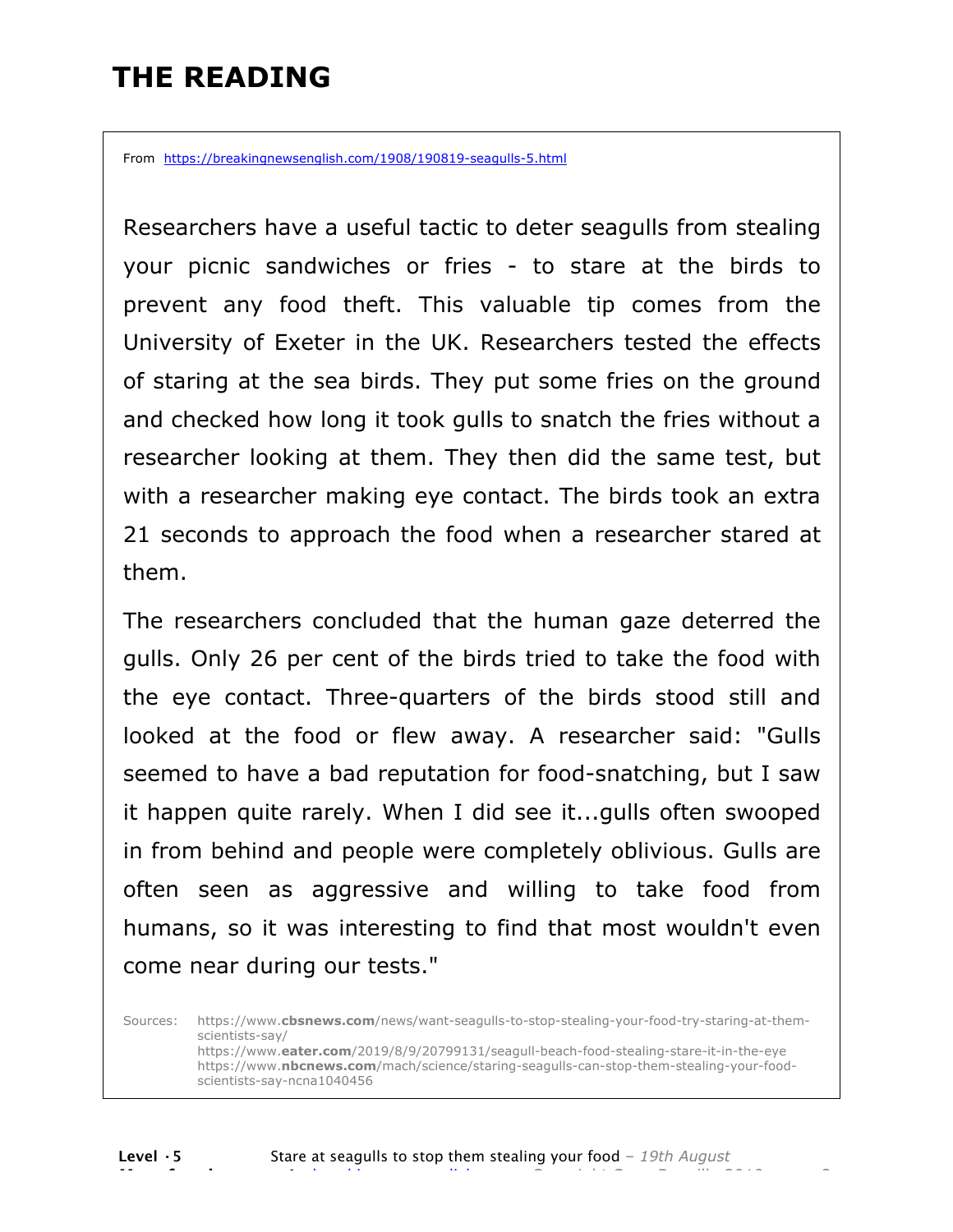# **PHRASE MATCHING**

From https://breakingnewsenglish.com/1908/190819-seagulls-5.html

#### **PARAGRAPH ONE:**

| 1. a useful tactic to              | a. eye contact      |
|------------------------------------|---------------------|
| 2. stealing your picnic sandwiches | b. tip              |
| 3. stare at the birds to prevent   | c. at them          |
| 4. valuable                        | d. at the sea birds |
| 5. tested the effects of staring   | e. extra 21 seconds |
| 6. making                          | f. deter seagulls   |
| 7. The birds took an               | q. or fries         |
| 8. when a researcher stared        | h. any food theft   |

#### **PARAGRAPH TWO:**

| 1. the human gaze deterred     | a. or flew away  |
|--------------------------------|------------------|
| 2. the birds tried to          | b. stood still   |
| 3. eye                         | c. oblivious     |
| 4. Three-quarters of the birds | d. reputation    |
| 5. looked at the food          | e. the gulls     |
| 6. Gulls seemed to have a bad  | f. rarely        |
| 7. I saw it happen quite       | g. take the food |
| 8. people were completely      | h. contact       |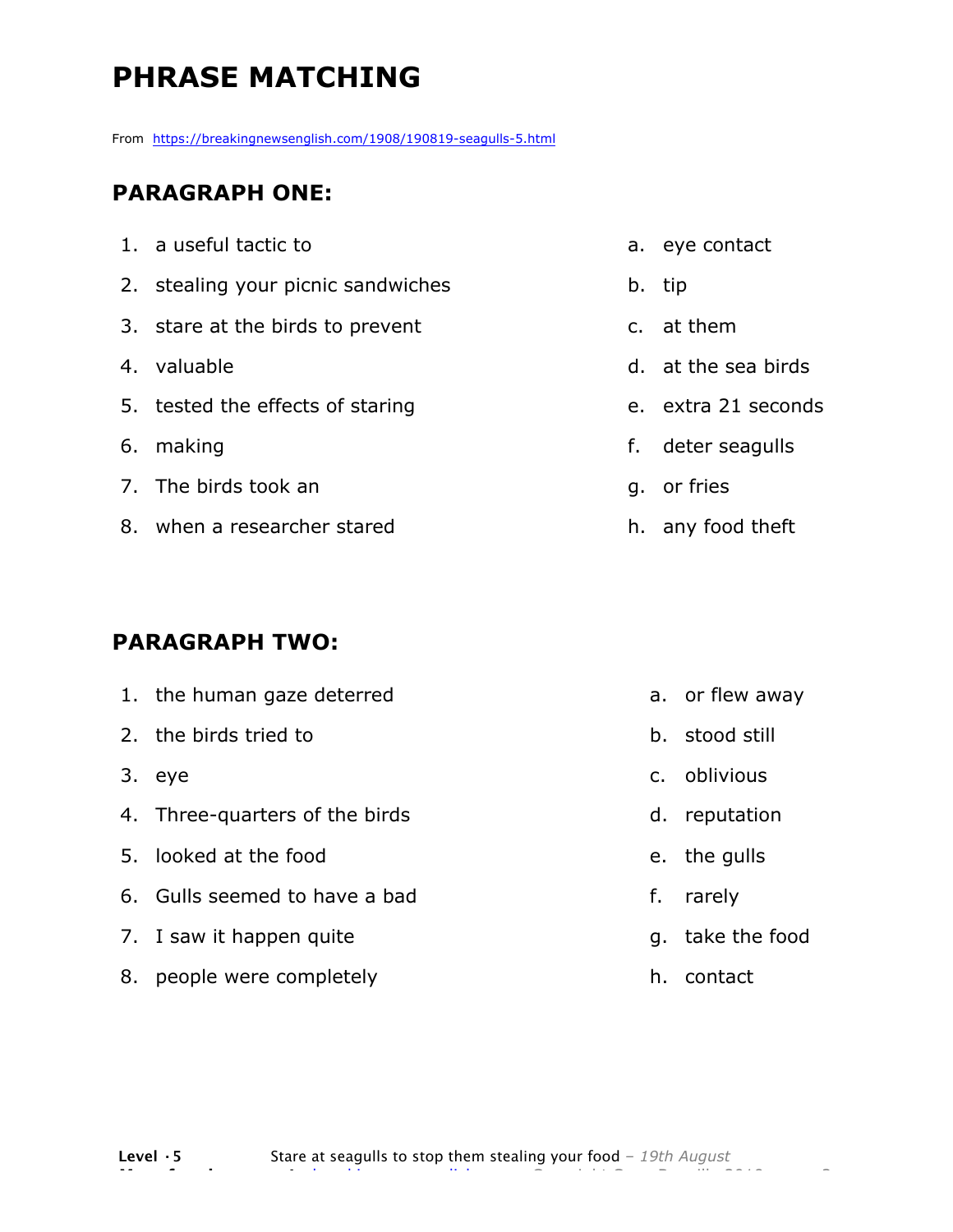# **LISTEN AND FILL IN THE GAPS**

From https://breakingnewsenglish.com/1908/190819-seagulls-5.html

Researchers have a useful (1) example a seagulls from stealing your picnic sandwiches or fries - to stare at the birds (2) \_\_\_\_\_\_\_\_\_\_\_\_\_\_\_\_\_\_\_ food theft. This valuable tip comes from the University of Exeter in the UK. Researchers (3) \_\_\_\_\_\_\_\_\_\_\_\_\_\_\_\_\_\_\_\_\_\_\_\_\_ of staring at the sea birds. They put some fries on the ground and checked how long it took gulls to (4) \_\_\_\_\_\_\_\_\_\_\_\_\_\_\_\_\_\_\_\_\_\_\_\_ without a researcher looking at them. They then did  $(5)$  \_\_\_\_\_\_\_\_\_\_\_\_\_\_\_\_\_\_\_\_\_, but with a researcher making eye contact. The birds took an extra 21 seconds to approach the food when a researcher  $(6)$  \_\_\_\_\_\_\_\_\_\_\_\_\_\_\_\_\_\_\_\_\_\_. The researchers concluded that the  $(7)$  and  $(7)$  the gulls. Only 26 per cent of the birds tried to take the food with the eye contact. Three-quarters of the (8) \_\_\_\_\_\_\_\_\_\_\_\_\_\_\_\_\_\_\_\_\_\_\_\_\_ and looked at the food or flew away. A researcher said: "Gulls seemed to have (9) **the food-snatching, but I saw it happen quite** rarely. When I did see it...gulls often (10) \_\_\_\_\_\_\_\_\_\_\_\_\_\_\_\_\_\_\_\_\_\_\_\_\_ behind and people were completely oblivious. Gulls are often (11) **Example 2 and willing to take food from humans, so it was** interesting to find that most wouldn't even come (12) \_\_\_\_\_\_\_\_\_\_\_\_\_\_\_\_\_\_\_\_\_\_\_\_\_\_ tests."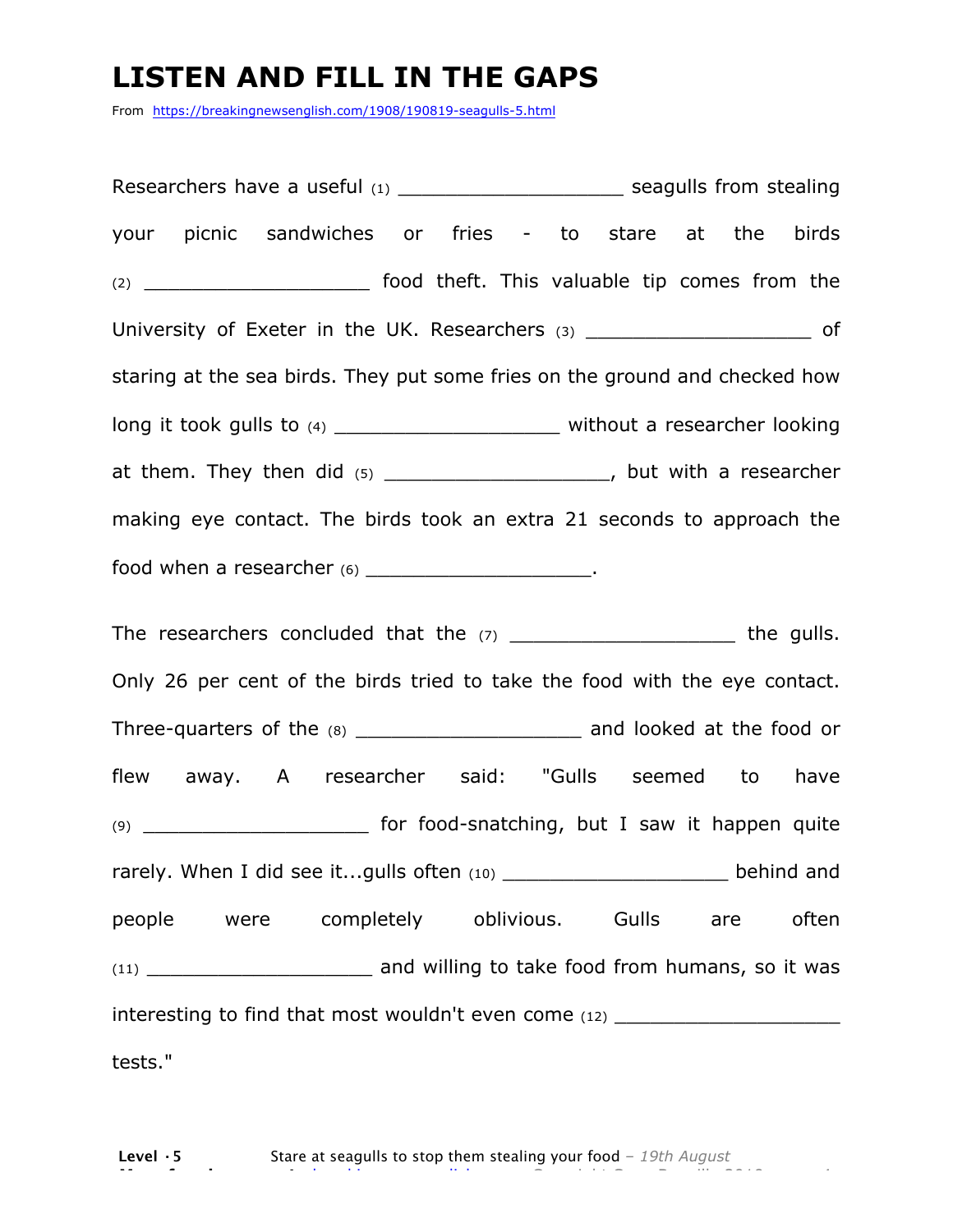# **PUT A SLASH ( / )WHERE THE SPACES ARE**

From https://breakingnewsenglish.com/1908/190819-seagulls-5.html

Researchershaveausefultactictodeterseagullsfromstealingyourpicni csandwichesorfries-tostareatthebirdstopreventanyfoodtheft.Thisv aluabletipcomesfromtheUniversityofExeterintheUK.Researcherstes tedtheeffectsofstaringattheseabirds.Theyputsomefriesonthegroun dandcheckedhowlongittookgullstosnatchthefrieswithoutaresearche rlookingatthem.Theythendidthesametest,butwitharesearchermaki ngeyecontact.Thebirdstookanextra21secondstoapproachthefoodw henaresearcherstaredatthem.Theresearchersconcludedthatthehu mangazedeterredthegulls.Only26percentofthebirdstriedtotakethef oodwiththeeyecontact.Three-quartersofthebirdsstoodstillandlooke datthefoodorflewaway.Aresearchersaid:"Gullsseemedtohaveabadr eputationforfood-snatching,butIsawithappenquiterarely.WhenIdi dseeit...gullsoftenswoopedinfrombehindandpeoplewerecompletely oblivious.Gullsareoftenseenasaggressiveandwillingtotakefoodfrom humans,soitwasinterestingtofindthatmostwouldn'tevencomeneard uringourtests."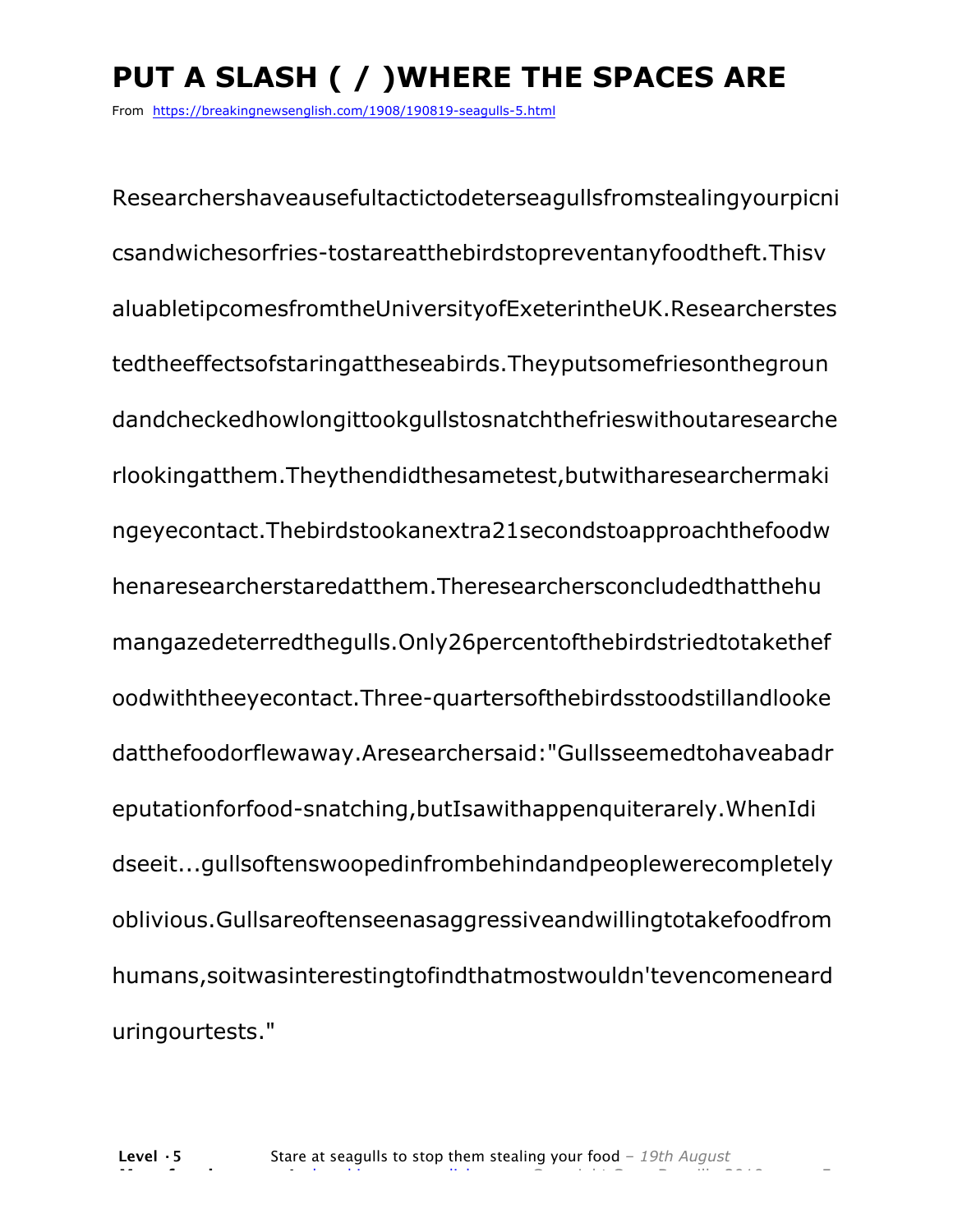# **SEAGULLS SURVEY**

From https://breakingnewsenglish.com/1908/190819-seagulls-4.html

Write five GOOD questions about seagulls in the table. Do this in pairs. Each student must write the questions on his / her own paper.

When you have finished, interview other students. Write down their answers.

|      | STUDENT 1 | STUDENT 2 | STUDENT 3 |
|------|-----------|-----------|-----------|
| Q.1. |           |           |           |
| Q.2. |           |           |           |
| Q.3. |           |           |           |
| Q.4. |           |           |           |
| Q.5. |           |           |           |

- Now return to your original partner and share and talk about what you found out. Change partners often.
- Make mini-presentations to other groups on your findings.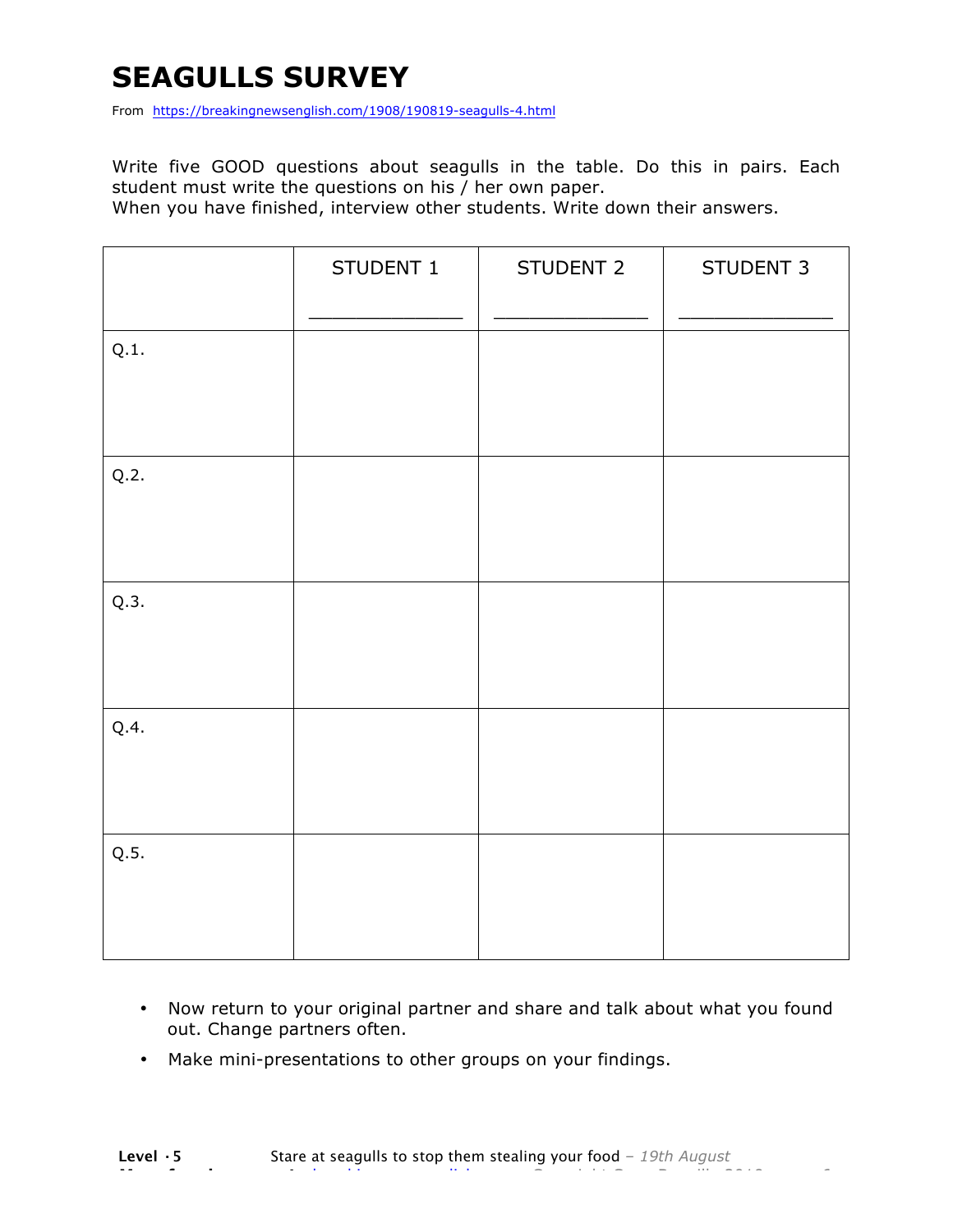# **WRITE QUESTIONS & ASK YOUR PARTNER(S)**

Student A: Do not show these to your speaking partner(s).

| a) |  |  |
|----|--|--|
| b) |  |  |
| c) |  |  |
| d) |  |  |
| e) |  |  |
| f) |  |  |
|    |  |  |

*Stare at seagulls to stop them stealing your food – 19th August, 2019* More free lessons at breakingnewsenglish.com

# **WRITE QUESTIONS & ASK YOUR PARTNER(S)**

-----------------------------------------------------------------------------

Student B: Do not show these to your speaking partner(s).

| a)            |  |  |
|---------------|--|--|
| b)            |  |  |
| $\mathsf{c})$ |  |  |
| d)            |  |  |
| e)            |  |  |
| f)            |  |  |
|               |  |  |